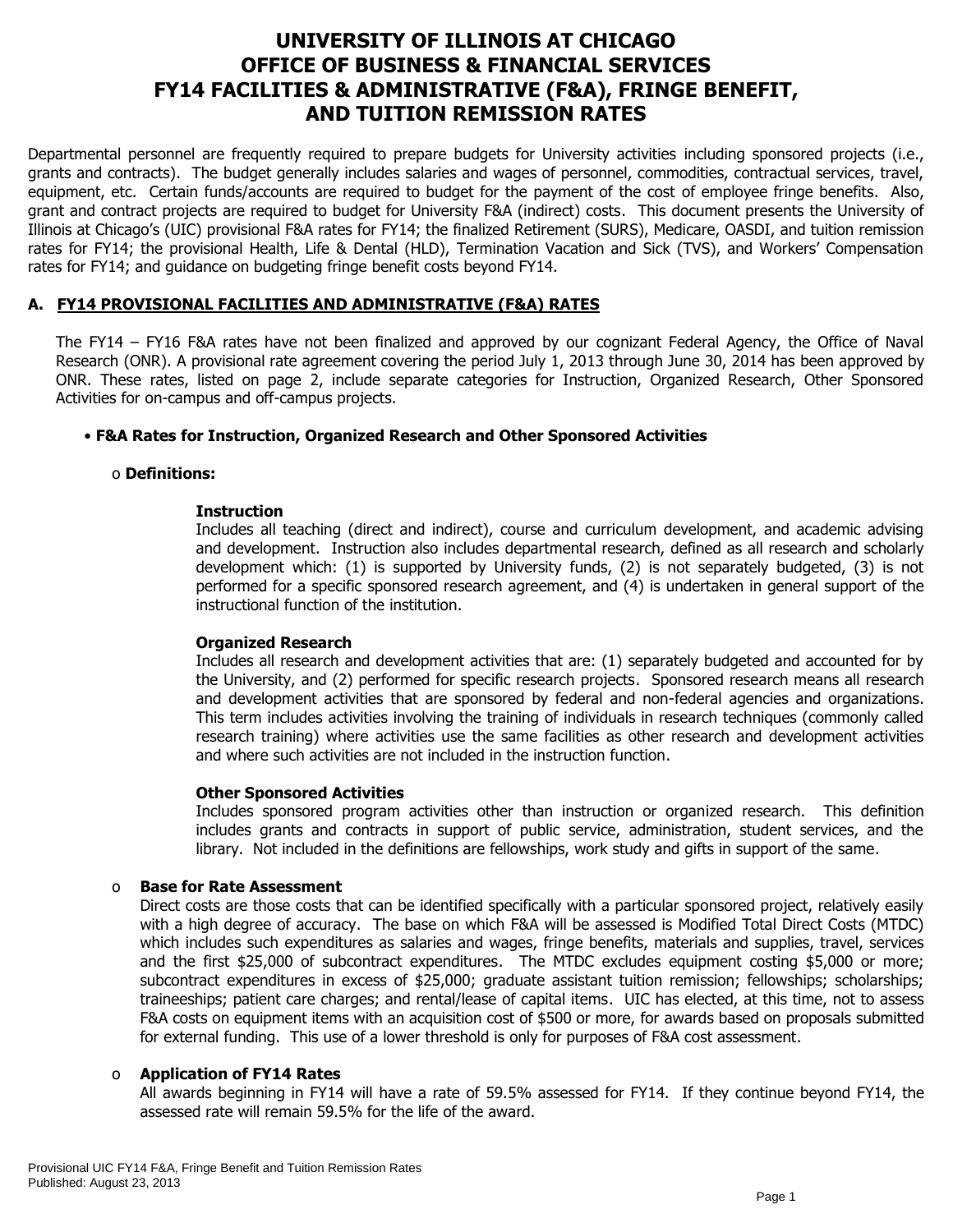#### o **Continuing Projects**

Under federal guidelines, rates and bases should continue for the life of the project until a competing renewal is submitted. Therefore, the University will honor the rates in place for continuing projects. Proposals for non-competing continuations, incremental funding and budget amendments for previously awarded federal projects should use the rates specified in the original award document.

#### o **Use of On-/Off-Campus Rate**

The on-campus rate should be used for proposals where all work is done using University facilities. The On-Campus rate is to be assessed except when a portion of the sponsored agreement is performed at an off-campus site. The criteria for utilization of the off-campus rate consists of all of the following: (a) performance at the off-campus site must be on a continuous basis; intermittent performance is not sufficient; (b) the University personnel working or engaged on the project must be physically located at an off-campus site; and (c) the off-campus performance must be of sufficient duration; normally a full semester, summer term or period of performance of the sponsored agreement. The space on the South Campus and at 2242 W Harrison that the University leases to UIC departments is considered offcampus. The off-campus rate will be used for the off-campus portion of the work on a sponsored agreement.

Off-campus costs may include costs incurred at the off-campus site for salaries, related benefits, supplies, utility costs, rent, local travel and other similar costs, which are treated as direct. Travel to and from an off-campus site is considered an off-campus cost.

| <b>Chicago Campus Facilities and Administrative (F&amp;A) Rates</b>                 |             |  |  |  |  |
|-------------------------------------------------------------------------------------|-------------|--|--|--|--|
| <b>Provisional FY14 Rates</b>                                                       | <b>FY14</b> |  |  |  |  |
| Instruction                                                                         | 42.4%       |  |  |  |  |
| <b>Organized Research</b>                                                           | 59.5%       |  |  |  |  |
| <b>Other Sponsored Activities</b>                                                   | 36.0%       |  |  |  |  |
| All Off-Campus Awards (Instruction, Organized Research, Other Sponsored Activities) | 26.0%       |  |  |  |  |

#### • **F&A Rates for Clinical Drug Trials**

#### o **Definition**

These include studies performed for private sponsors which involve human subjects in drug protocols.

#### o **Base for Rate Assessment**

The base for rate assessment is total direct costs. Total direct costs include all costs charged to a sponsored program account, excluding indirect costs, costs of education allowance and administrative allowances.

#### o **FY14 F&A Rate for Clinical Drug Trials**

Clinical drug trials are assessed at a rate of 25.0%. This rate was established during FY1994 for non-federally funded clinical drug studies and is applied to Total Direct Costs (TDC)

#### **B. FY14 GRADUATE ASSISTANT TUITION REMISSION RATE (SPONSORED ACCOUNTS)**

The Fiscal Year 2014 graduate assistant tuition remission rate will remain 42%.Salaries of graduate assistants with tuition and fee waivers are the base for the assessment of the tuition remission rate. This rate is applied to all GA/RA/TAs working on sponsored programs. Please note that the campus also assesses a "GA tuition remission benefit cost" charge on non-sponsored accounts. More information on this charge is available here: [Memo on Tuition Remission for Graduate Assistants](https://www.obfs.uillinois.edu/common/pages/DisplayFile.aspx?itemId=436386).

#### **C. FY14 FRINGE BENEFITS RATES (PROVISIONAL AND FINALIZED)**

Fringe benefit rates are updated annually and audited and approved by the Federal government near the beginning of each fiscal year. Unlike facilities and administrative cost rates, changes in fringe benefit rates are assessed immediately when they become effective, even if the budgeted rates are different. The UIC FY14 Fringe Benefit rates included in the table on pages 3 and 4 are effective July 1, 2013 with BW 16 and MN 8 pay periods (with the exception of Retirement, which is effective with BW 15 and MN 7). The Retirement (SURS), Medicare, and OASDI rates are finalized; however, the Health, Life & Dental (HLD), Termination Vacation and Sick (TVS), and Workers' Compensation rates are provisional. Please refer to [Nessie](http://nessie.uihr.uillinois.edu/cf/benefits/) for detailed information on State of Illinois Plans, Eligibility for State Benefit Plans, and Part-Time Insurance Eligibility for additional fringe benefit eligibility information. Refer to *[Substantial Presence](http://www.uic.edu/com/gme/rpm_comp___benefits.htm#real_substantial_pres)* for additional fringe benefit information related to residents on J-1, J-2, F-1 and F-2 visas.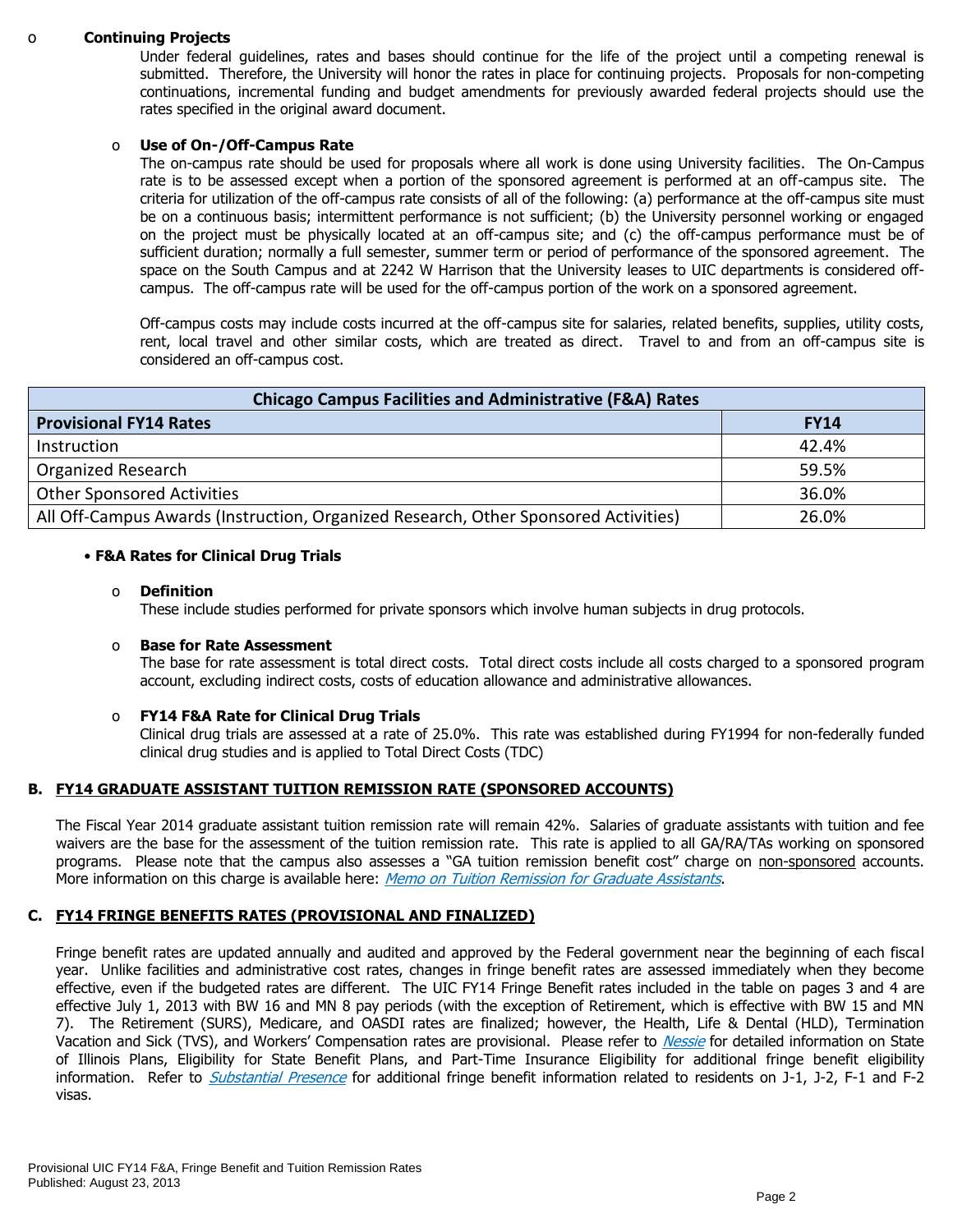The following 2 charts detail the fringe benefit costs by appointment type. The first chart below, details fringe benefit charges to sponsored accounts. The second chart on the following page details fringe benefit charges to non-sponsored accounts. The primary differences between the 2 charts are highlighted in yellow on each chart.

# **CHICAGO CAMPUS FY14 FRINGE BENEFIT RATES APPLICABLE TO SPONSORED PROJECTS**

This Chart Details Fringe Benefit Rates for Appointments Commonly Charged to Sponsored Projects; It is for Budgeting Purposes and is Not Intended to be Used as a Basis for Determining Benefits Eligibility\*

| <b>Appointment</b>                                                                                                 | <b>Total Fringe</b><br><b>Benefits Rate</b> | <b>Finalized</b><br><b>Retirement</b><br>$(SURS)**$ | <b>Provisional</b><br>Health, Life<br>& Dental | <b>Provisional</b><br><b>Workers'</b><br>$Comp+$ | <b>Provisional</b><br>Term.<br><b>Vacation/Sick</b> | <b>Finalized</b><br>Medicare# | <b>Finalized</b><br><b>OASDI</b> |
|--------------------------------------------------------------------------------------------------------------------|---------------------------------------------|-----------------------------------------------------|------------------------------------------------|--------------------------------------------------|-----------------------------------------------------|-------------------------------|----------------------------------|
| Academic and Non-Academic Employees<br>Eligible for SURS and Insurance*                                            | 38.35%                                      | 11.91%                                              | 23.85%                                         | 0.01%                                            | 1.13%                                               | 1.45%                         |                                  |
| Academic and Non-Academic Employees<br>Eligible for SURS, but Ineligible for Insurance*                            | <b>14.50%</b>                               | 11.91%                                              |                                                | 0.01%                                            | <b>1.13%</b>                                        | 1.45%                         |                                  |
| Hourly Student Employees Enrolled 6 hours or More (Fall / Spring)<br>Or Enrolled 3 hours or More (Summer)          | 0.01%                                       |                                                     |                                                | 0.01%                                            |                                                     |                               |                                  |
| Hourly Student Employees Enrolled Less Than 6 hours (Fall / Spring)<br>Or Enrolled Less Than 3 hours (Summer)      | 7.66%                                       |                                                     |                                                | 0.01%                                            |                                                     | 1.45%                         | 6.20%                            |
| GA/RA/TAs Enrolled 6 hours or More (Fall / Spring)<br>Or Enrolled 3 hours or More (Summer)                         | 2.54%                                       |                                                     | 2.53%                                          | 0.01%                                            |                                                     |                               |                                  |
| GA/RA/TAs Enrolled Less Than 6 hours (Fall / Spring)<br>Or Enrolled Less Than 3 hours (Summer)                     | <b>10.19%</b>                               |                                                     | 2.53%                                          | $0.01\%$                                         |                                                     | 1.45%                         | 6.20%                            |
| <b>Hospital Residents</b>                                                                                          | 37.21%                                      | 11.91%                                              | 23.85%                                         |                                                  |                                                     | 1.45%                         |                                  |
| Academic and Non-Academic Employees<br>Ineligible for SURS and Insurance*                                          | 7.66%                                       | ٠                                                   | $\overline{\phantom{a}}$                       | 0.01%                                            |                                                     | 1.45%                         | 6.20%                            |
| December Accordates provides Citates benefits that are consistent initially the consistence to be a shateled above |                                             |                                                     |                                                |                                                  |                                                     |                               |                                  |

Research Associates receive fringe benefits that are consistent with their appointment type, detailed above.

Retired employees who are rehired by the University are assessed for Term. Vacation and Sick (1.13%), Medicare (1.45%) and Workers' Comp (0.09%).

Fellowships are not assessed fringe benefits.

\*Please refer to the [Nessie](http://nessie.uihr.uillinois.edu/cf/benefits/) for detailed information on State of Illinois Plans, Eligibility for State Benefit Plans, and Part-Time Insurance Eligibility.

\*\* For employees who have elected the self-managed plan, the actual rate of 7.6% will be charged.

\*\* The current annual compensation limit for SURS is \$255,000 (for participants certified on or after July 1, 1996) and \$109,971.43 for new employees hired as of January 1, 2011. † For Auxiliary Services, the Worker's Compensation rate is 0.67%.

‡This chart includes a Medicare charge for employees hired after 4/1/86. There are no Medicare charges for employees hired before that date.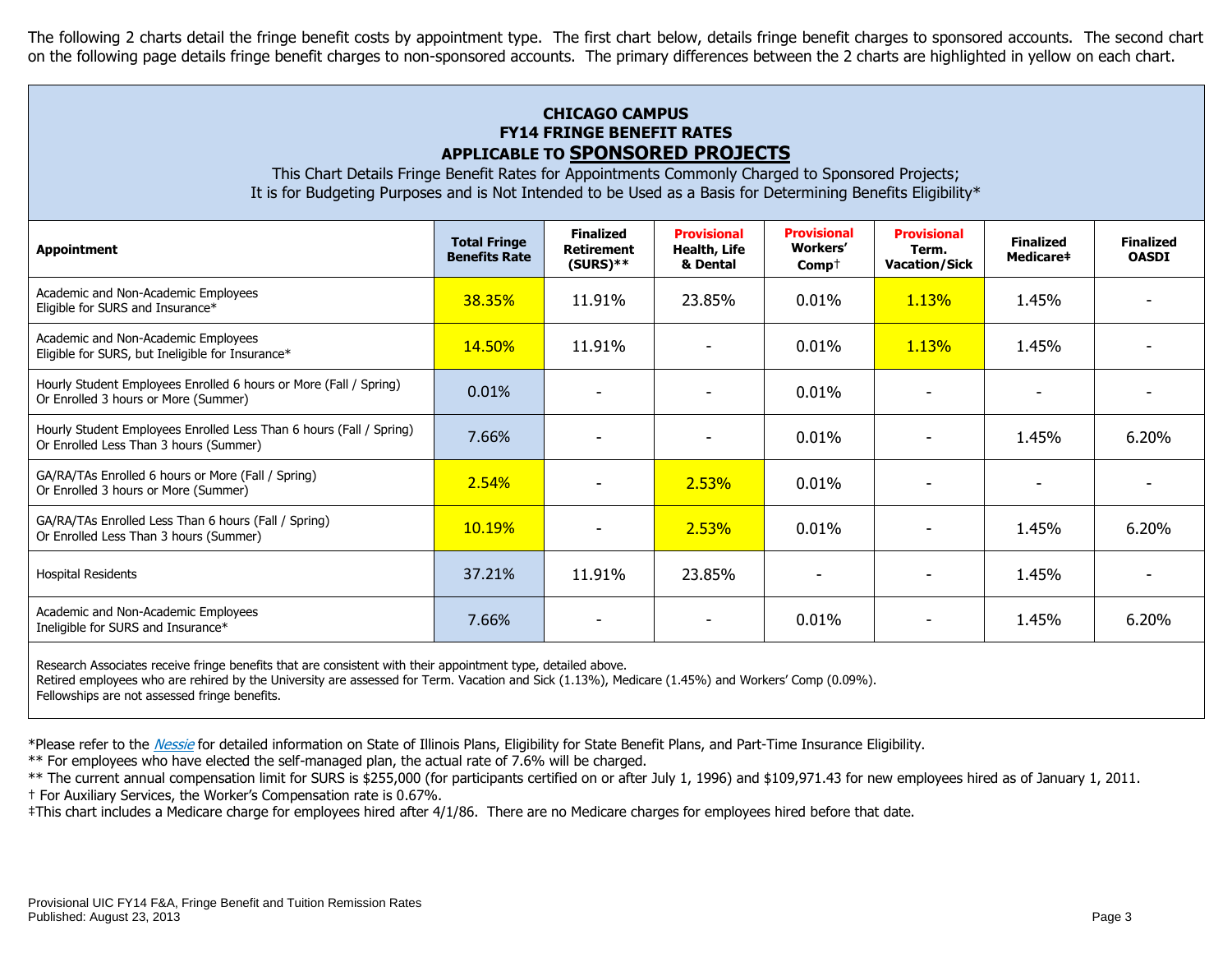### **CHICAGO CAMPUS FY14 FRINGE BENEFIT RATES APPLICABLE TO OTHER ASSESSED ACCOUNTS**

(ADMINISTRATIVE ALLOWANCES, ICR, PRIVATE UNRESTRICTED GIFTS, ETC) This Chart Details Fringe Benefit Rates for Appointments Commonly Charged to Other Assessed Accounts; It is for Budgeting Purposes and is Not Intended to be Used as a Basis for Determining Benefits Eligibility\*

| <b>Appointment</b>                                                                                            | <b>Total Fringe</b><br><b>Benefits Rate</b> | <b>Finalized</b><br><b>Retirement</b><br>$(SURS)**$ | <b>Provisional</b><br>Health, Life<br>& Dental | <b>Provisional</b><br>Workers'<br>$Comp+$ | <b>Provisional</b><br>Term.<br><b>Vacation/Sick</b> | <b>Finalized</b><br>Medicare‡ | <b>Finalized</b><br><b>OASDI</b> |
|---------------------------------------------------------------------------------------------------------------|---------------------------------------------|-----------------------------------------------------|------------------------------------------------|-------------------------------------------|-----------------------------------------------------|-------------------------------|----------------------------------|
| Academic and Non-Academic Employees<br>Eligible for SURS and Insurance*                                       | 37.22%                                      | 11.91%                                              | 23.85%                                         | 0.01%                                     | $\overline{\phantom{a}}$                            | 1.45%                         |                                  |
| Academic and Non-Academic Employees<br>Eligible for SURS, but Ineligible for Insurance*                       | 13.37%                                      | 11.91%                                              |                                                | 0.01%                                     | н                                                   | 1.45%                         |                                  |
| Hourly Student Employees Enrolled 6 hours or More (Fall / Spring)<br>Or Enrolled 3 hours or More (Summer)     | 0.01%                                       |                                                     |                                                | 0.01%                                     |                                                     |                               |                                  |
| Hourly Student Employees Enrolled Less Than 6 hours (Fall / Spring)<br>Or Enrolled Less Than 3 hours (Summer) | 7.66%                                       |                                                     |                                                | 0.01%                                     |                                                     | 1.45%                         | 6.20%                            |
| GA/RA/TAs Enrolled 6 hours or More (Fall / Spring)<br>Or Enrolled 3 hours or More (Summer)                    | 0.01%                                       |                                                     | $\overline{\phantom{0}}$                       | 0.01%                                     |                                                     |                               |                                  |
| GA/RA/TAs Enrolled Less Than 6 hours (Fall / Spring)<br>Or Enrolled Less Than 3 hours (Summer)                | 7.66%                                       | $\overline{\phantom{a}}$                            | $\overline{\phantom{0}}$                       | 0.01%                                     |                                                     | 1.45%                         | 6.20%                            |
| <b>Hospital Residents</b>                                                                                     | 37.21%                                      | 11.91%                                              | 23.85%                                         | $\overline{\phantom{0}}$                  |                                                     | 1.45%                         |                                  |
| Academic and Non-Academic Employees<br>Ineligible for SURS and Insurance*                                     | 7.66%                                       |                                                     |                                                | 0.01%                                     |                                                     | 1.45%                         | 6.20%                            |
| Research Associates receive fringe benefits that are consistent with their appointment type, detailed above.  |                                             |                                                     |                                                |                                           |                                                     |                               |                                  |

Retired employees who are rehired by the University are assessed for Term. Vacation and Sick (1.13%), Medicare (1.45%) and Workers' Comp (0.01%). Fellowships are not assessed fringe benefits.

\*Please refer to the [Nessie](http://nessie.uihr.uillinois.edu/cf/benefits/) for detailed information on State of Illinois Plans, Eligibility for State Benefit Plans, and Part-Time Insurance Eligibility.

\*\* For employees who have elected the self-managed plan, the actual rate of 7.6% will be charged.

\*\* The current annual compensation limit for SURS is \$255,000 (for participants certified on or after July 1, 1996) and \$109,971.43 for new employees hired as of January 1, 2011.

† For Auxiliary Services, the Worker's Compensation rate is 0.67%.

‡This chart includes a Medicare charge for employees hired after 4/1/86. There are no Medicare charges for employees hired before that date.